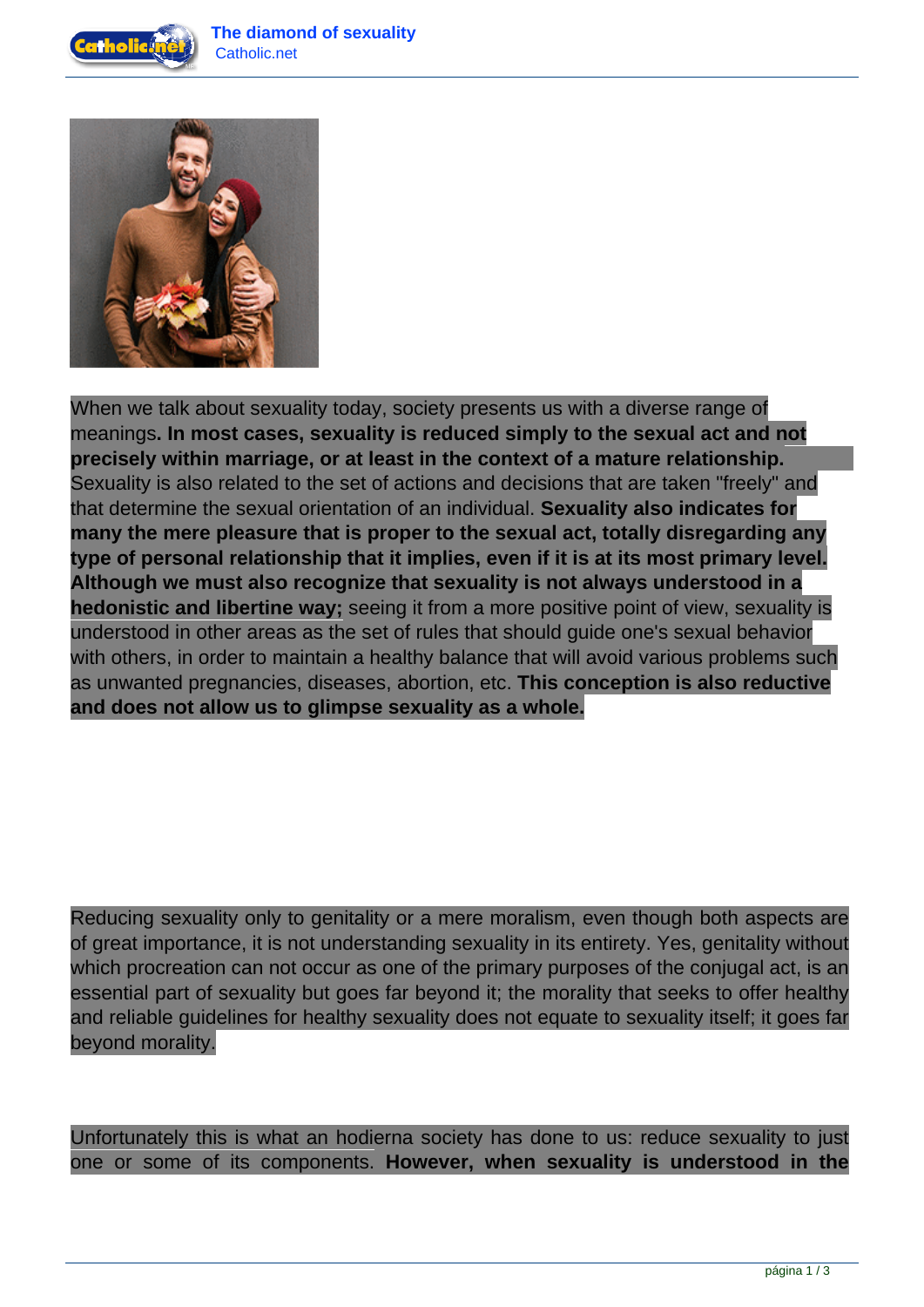

**totality that corresponds to it, we will find ourselves with a broad horizon formed by diverse realities loaded with meaning and that put in common are like a diamond composed of different faces but all ordered to the beauty and unity of the same.**

When we fully understand sexuality, first of all we go beyond those biological elements and we enter a deeper and more personal field. **Sexuality necessarily implies the understanding of the human world that is constituted of people with a sexual difference.** Therefore, sexuality does not primarily evoke genitality or the sexual act. It is something much deeper and is the fact of knowing yourself, man or woman entering into a relationship with the other sex. In that sense, a man can be defined as a being projected towards women.

Following this same line, we can enter another very rich aspect that is an essential part of the full horizon of sexuality: complementarity. Nowadays in the common and juvenile language, expressions like "find your better half" are used. Behind this colloquial expression is enclosed a primordial element of sexuality: complementarity. This is one of the highest degrees of sexuality and consists of those relationships, not necessarily sexual, that are built over time, between men and women where both satisfy this void or concern that only one being of the other sex can fill. These relationships are especially charged with unique values ??such as trust, respect, affection, openness, the gift of self, etc ...

It is at this point of complementarity that the true unity of spousal love can finally be given. This constitutes a "face of the diamond" of sexuality of primordial character. Only when I recognize in a person of the other sex that part of me that is still incomplete, to be realized, and only when I consciously and freely accept it in my life, only then will I become part of his life, allowing that aforementioned complementarity of place at last to spousal love. This will be so sincere, reciprocal and authentic that it will bear fruit a new human life.

As we have seen so far, sexuality is a reality that goes beyond a purely physical or biological level. It is a complex reality composed of various elements inseparable from each other that are not reducible, but on the contrary once put in common, allow to glimpse the true human sexuality in its fullness. And when this purely naturalistic vision of sexuality is overcome, then it will be understood that sexuality that has to do with the